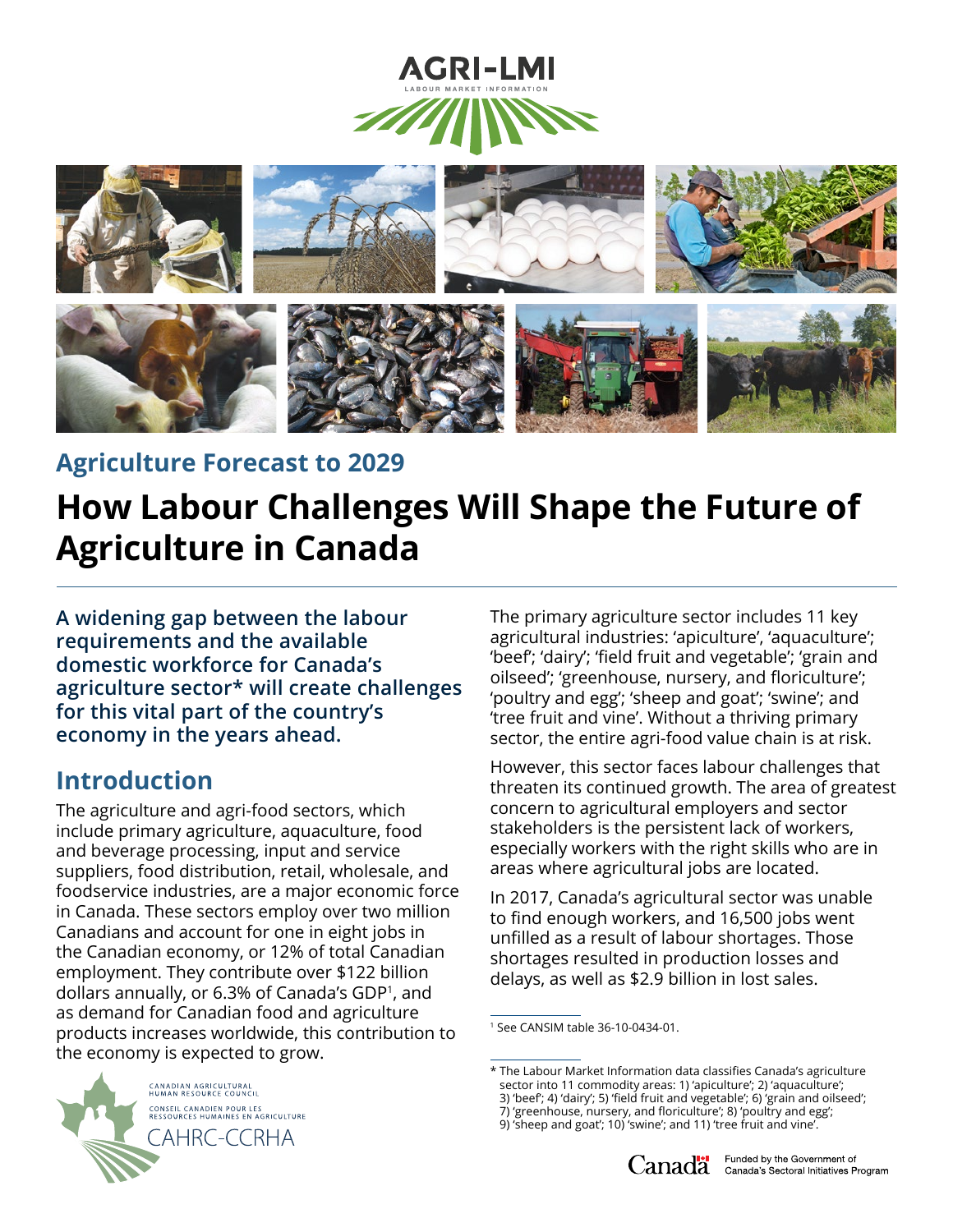#### **In 2017, Canada's agriculture sector employed 348,560 people.**

The agriculture sector was unable to fill **16,500 jobs**, which cost it **\$2.9 billion**, or **4.7%** of sales.

By 2029, the sector will have **123,000** more jobs than the domestic labour force can fill.

Between now and 2029, Canada's agriculture sector is predicted to enjoy robust productivity growth and a growing demand for labour. However, the sector's domestic labour supply is predicted to shrink during that time, which will almost double the labour gap and create even greater labour challenges in the years ahead.

### **Labour Trends**

Between 1997 and 2017, Canada's agriculture sector saw the strongest productivity gains of any major sector in the country.

Towards the latter half of this period, Canada's agriculture sector underwent significant changes, with a trend towards consolidation that resulted in a smaller number of much larger farms. The product mix for the agriculture sector also changed, as farm operators responded to changing market conditions and leveraged technology to maximize the value of Canada's arable land. In addition, the sector saw a rapid

rise in productivity during this time, with farm operators producing far more output today with fewer workers.

The effects of farm consolidation and higher productivity helped to reduce the need for labour; as a result, the sector's labour demand declined between 2007 and 2017, falling by an estimated 0.7% per year. However, because the supply of domestic workers fell even more rapidly, the sector's labour gap has steadily widened. In 2007, the sector had over 31,500 more jobs than the domestic agricultural workforce could fill; by 2017, that figure had doubled to 63,000.

To address these labour shortages, Canada's agriculture sector has relied increasingly on foreign workers. In 2017, the sector filled over three-quarters of its labour gap with this labour source, and more than one in six people in Canada's agricultural workforce (17%) were foreign workers. Still, the sector was unable to fill 16,500 jobs in 2017, which is equivalent to 5.4% of the sector's workforce. This inability to fill agricultural jobs cost the sector \$2.9 billion in lost sales, or 4.7% of sales, and had other significant consequences. Our survey showed that of producers who could not find enough workers, 87% experienced excessive stress for owner and other staff, 57% experienced production delays, and 55% experienced production losses. Labour shortages also affect the future growth of Canada's agriculture sector, with 46% of these producers reporting that they delayed or cancelled expansion plans due to the lack of available labour.



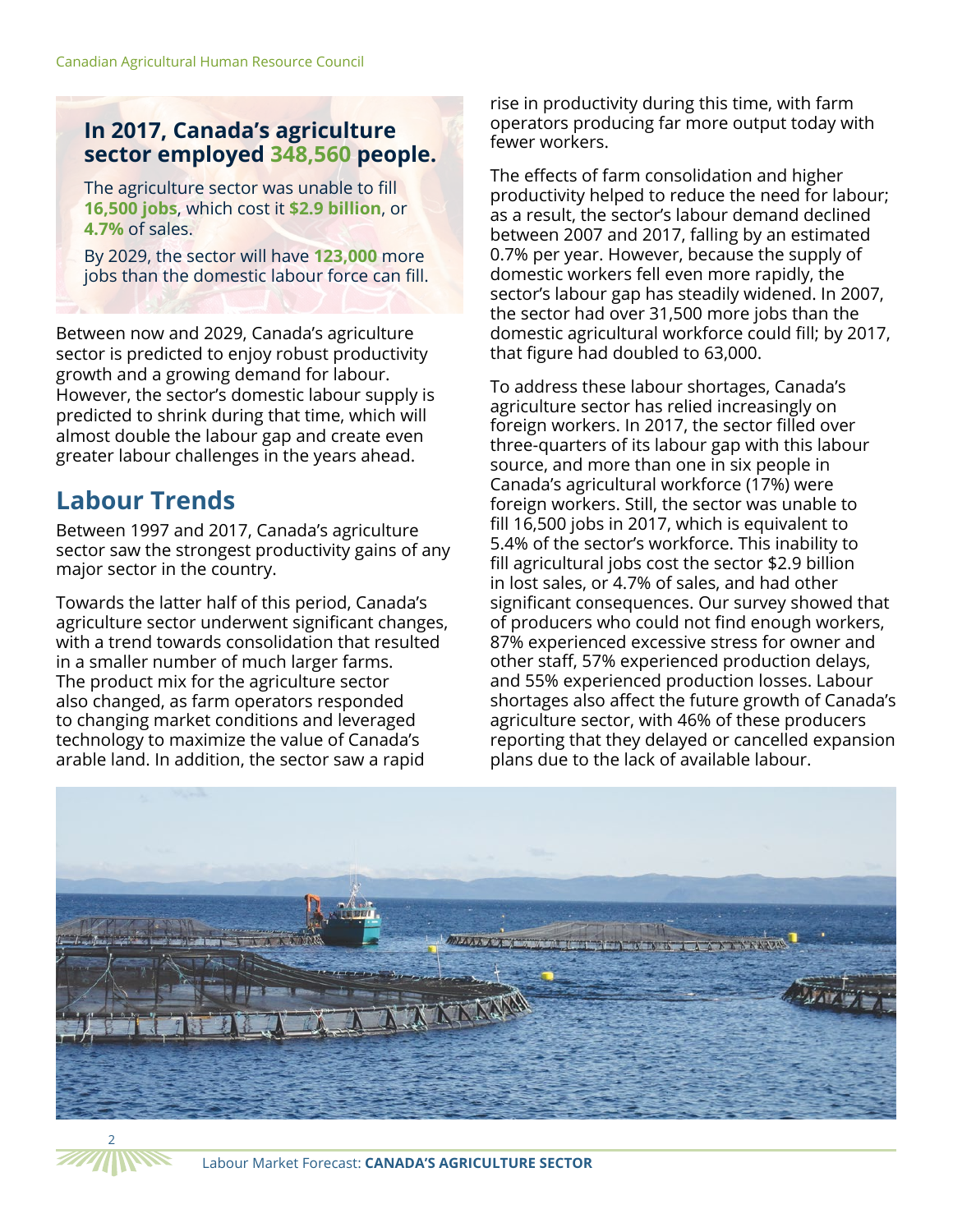#### **Based on our 2018 survey of agricultural employers:**

- **47%** could not find enough workers
- **55%** of employers who experienced labour shortages lost sales as a result
- **34%** reported zero Canadian job applicants for job postings

#### **Labour Forecast**

Between now and 2029, a growing global market for Canada's agricultural products is expected to increase the demand for labour. In particular, the rising global demand for food, especially animal protein, will be a key growth driver. In addition, the sector's strong productivity growth is expected to slow over the forecast period, which will further increase the demand for labour. Overall, labour demand for Canada's primary agriculture sector is expected to grow by an average of 0.5% per year over the forecast period.

At the same time, the size of the workforce is expected to shrink, mainly due to the rising number of retirements and fewer younger workers entering the labour force. While every sector in Canada will be impacted by the aging workforce, the agricultural labour force is considerably older than the average. In fact, over 17% of agricultural workers are over the age of 65, compared to 4% of the general labour force. The sector is expected to see 112,200 workers retire between 2018 and 2029, which is equivalent to 37% of the current agricultural workforce, or more than one in three workers.

A shrinking number of young workers leaving school will be another key factor limiting the sector's labour supply in the years to come. The number of Canadians aged between 15 and 24 years is expected to decline noticeably in the next half decade, falling from a high of 4.5 million people in 2018 to about 4.3 million in 2024 before a slight rebound in the remaining years of the forecast. The share of the young population relative to total in Canada will fall from 12.3% in 2018 to just 10.8% by 2029. Moreover, this trend will be widespread, with nearly all provinces expected to record a decline in population in that cohort over this period. Alberta and Saskatchewan will be the only exceptions. Even there, it is likely that the greater number of younger workers in those provinces will be located in urban areas and not close to agricultural operations. The end result will be fewer people leaving school and looking for work than we have become accustomed.

As a result of these demographic forces, the sector's labour gap is expected to double, putting nearly 123,000 jobs at risk of going unfilled by 2029. This is equivalent to 32% of the total demand for labour, or roughly one in three jobs.

#### **Canada's Agriculture Sector Faces a Widening Labour Gap**



## **Provincial Overview**

The labour gap will affect each province differently, with Ontario expected to see approximately 47,300 jobs at risk by 2029. This is the largest share of any province, and more than double that of Quebec, the province with the second-largest share. However, Alberta has one of the fastest growing gaps; between 2017 and 2029, it will more than quadruple in size, rising from 4,400 jobs to 19,600. British Columbia and Saskatchewan will both see more moderate shares of the labour gap, with a respective 15,200 and 12,300 jobs potentially going unfilled. At the other end of the spectrum, New Brunswick and Newfoundland and Labrador are expected to have a negligible labour gap.

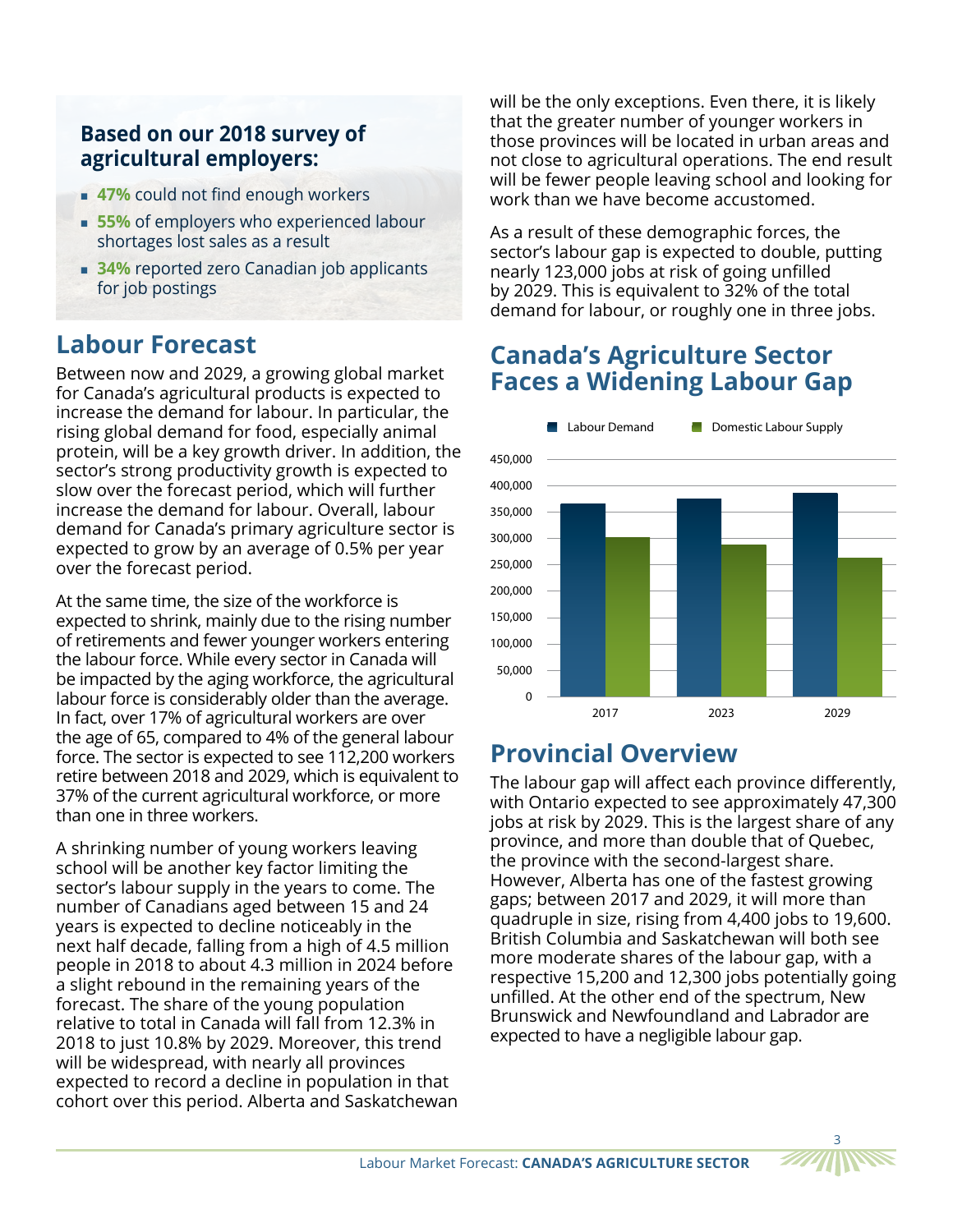



#### **Commodity Overview**

Each commodity group will experience a labour gap to a different degree. The 'greenhouse, nursery, and floriculture' industry will continue to have the largest labour gap. With 29,900 more jobs than available domestic workers by 2029, this commodity group will account for one third of the sector's labour gap. Other horticultural commodities will also continue to experience significant labour gaps. However, 'grain and oilseed' producers and 'beef' producers will see the largest increases in their labour gaps, in addition to accounting for much of the increase in the labour gap for the sector as a whole. The other commodity groups will generally be impacted less acutely, although these gaps are still sizeable relative to the total demand for labour. By contrast, the 'dairy' industry will account for a small share of the gap. Moreover, the 'dairy' industry is also expected to have the most balanced labour market over the forecast period, with a labour gap equivalent to just 3% of total demand for workers.



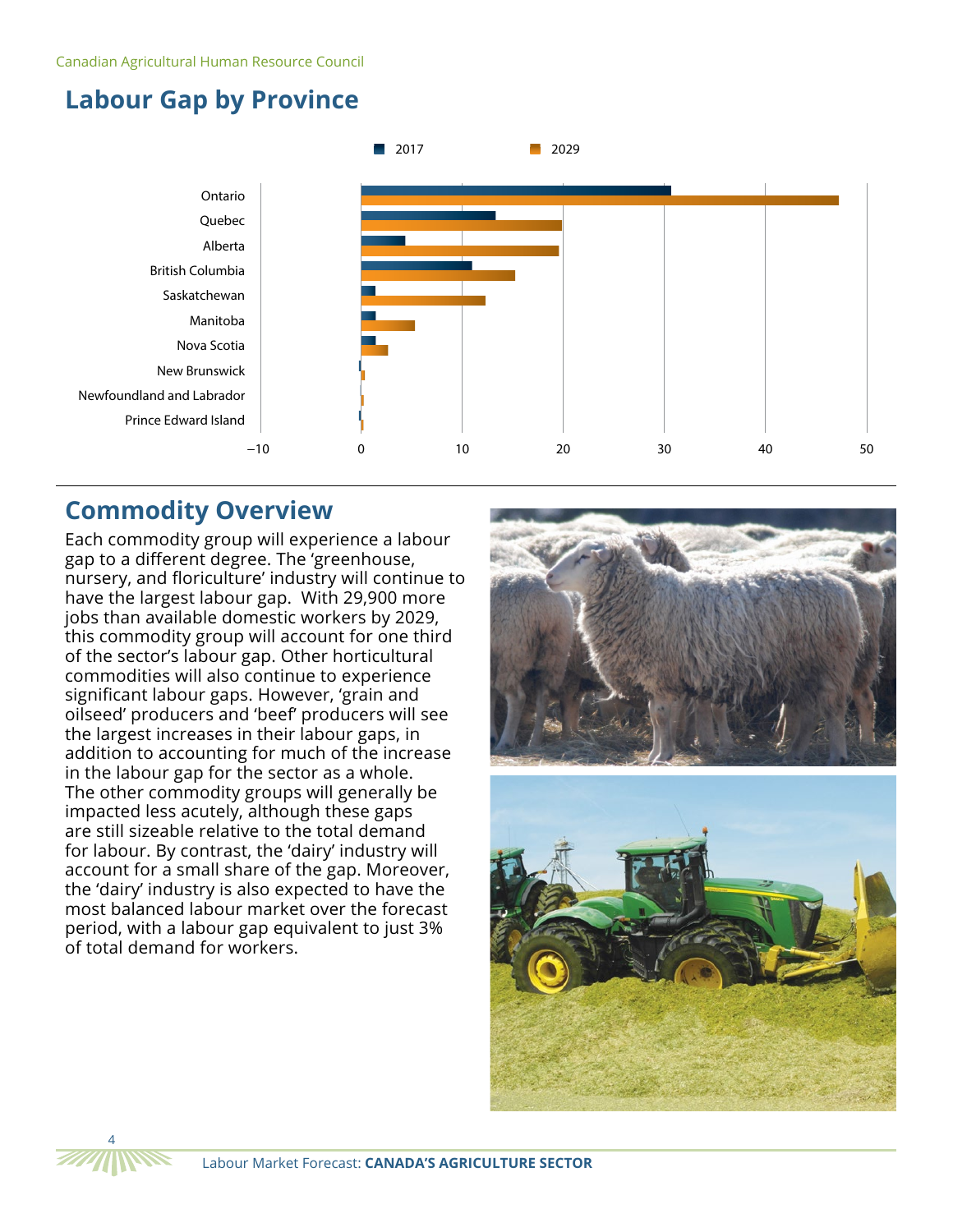## **Labour Gap by Commodity**



#### **Meeting the Challenge**

Canada's agriculture sector must navigate a future in which a strong production outlook and a growing need for labour coincides with a shrinking domestic labour pool. Looking ahead to 2029, the sector faces a situation in which domestic workers will not be available to fill 32% of its jobs. In other words, roughly one in three agricultural jobs could be at risk of going unfilled.

Given that in 2017, a labour gap equivalent to just 17% resulted in lost sales of \$2.9 billion, this reality could significantly impact the sector's profitability and growth potential.

The agriculture sector faces a unique combination of labour challenges:

- The sector has the second-highest voluntary turnover rate of any Canadian sector; in 2018, the voluntary turnover rate was estimated at 10.3%, which is well above the average voluntary turnover rate of 7.1% across all sectors in Canada.
- The sector's ability to recruit and retain workers is hindered by issues such as seasonality and variability in hours, rural locations of many agricultural operations, competition with other sectors for workers, the physical nature of the work, and the lack of workers with the right skills and experience.
- **An older-than-average agricultural workforce is** expected to reduce the size of the agricultural workforce, with 112,200 workers (or 37% of the total workforce) expected to retire between 2018 and 2029.
- Every province except Alberta and Saskatchewan will see a shrinking number of young people; even there, it is likely that the greater number of younger workers in those provinces will be located in urban areas and not close to agricultural operations.



5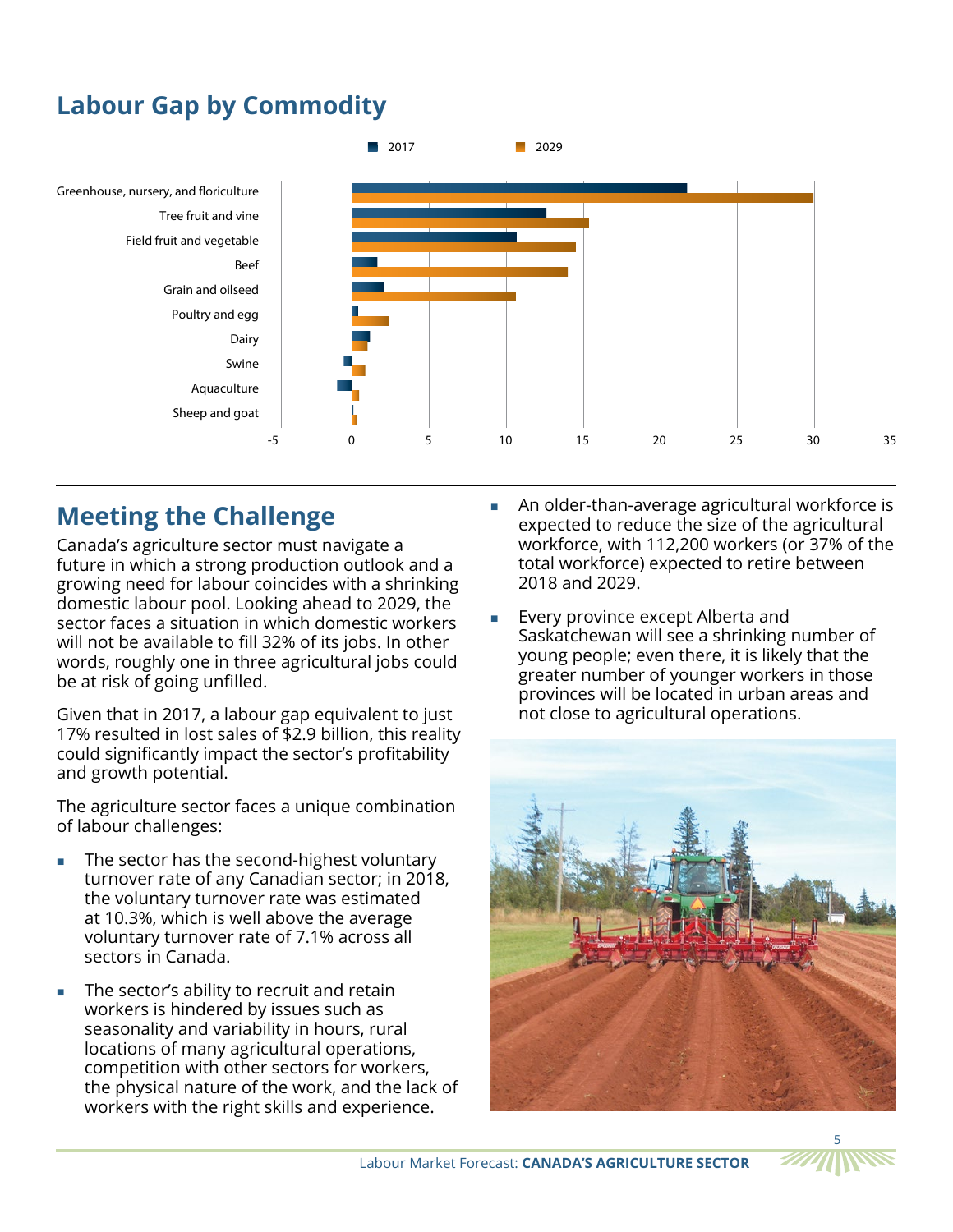#### Canadian Agricultural Human Resource Council

These challenges are significant and require a coordinated effort on the part of agricultural employers, government ministries, educational institutions, sector councils, and other stakeholders. The sector data collected and analyzed by the LMI identified potential solution areas that align with the findings of the Workforce Action Plan, a roadmap published by the Labour Task Force after extensive consultation with industry stakeholders, including commodity value-chain roundtables, industry associations, educational institutions, and agriculture and agri-food businesses.

The key solution areas identified by industry stakeholders through the Workforce Action Plan include:

- Improve access to foreign workers to supplement the dwindling domestic workforce and enable employers to meet the labour needs of highly seasonal operations.
- Attract more domestic workers by promoting the vast number and types of agricultural jobs available across Canada and delineating clear career pathways to job seekers, students, and educators.
- Increase awareness of agriculture careers and enhance recruitment and retention efforts with a collective career-promotion and training tool for job seekers, students, and educators.
- **Enhance worker knowledge and skills by** improving the availability and accessibility of learning options, especially in rural areas where agricultural operations tend to be located.
- **Align training resources with workplace needs** and support on-the-job training requirements to ensure that today's students can meet tomorrow's needs.
- Improve human-resource management by giving managers and supervisors the support, knowledge, and training they need to enhance recruitment, employment, and retention efforts.

To read the accompanying report, or to access additional provincial, commodity, or national fact sheets and reports, please visit www.AgriLMI.ca.